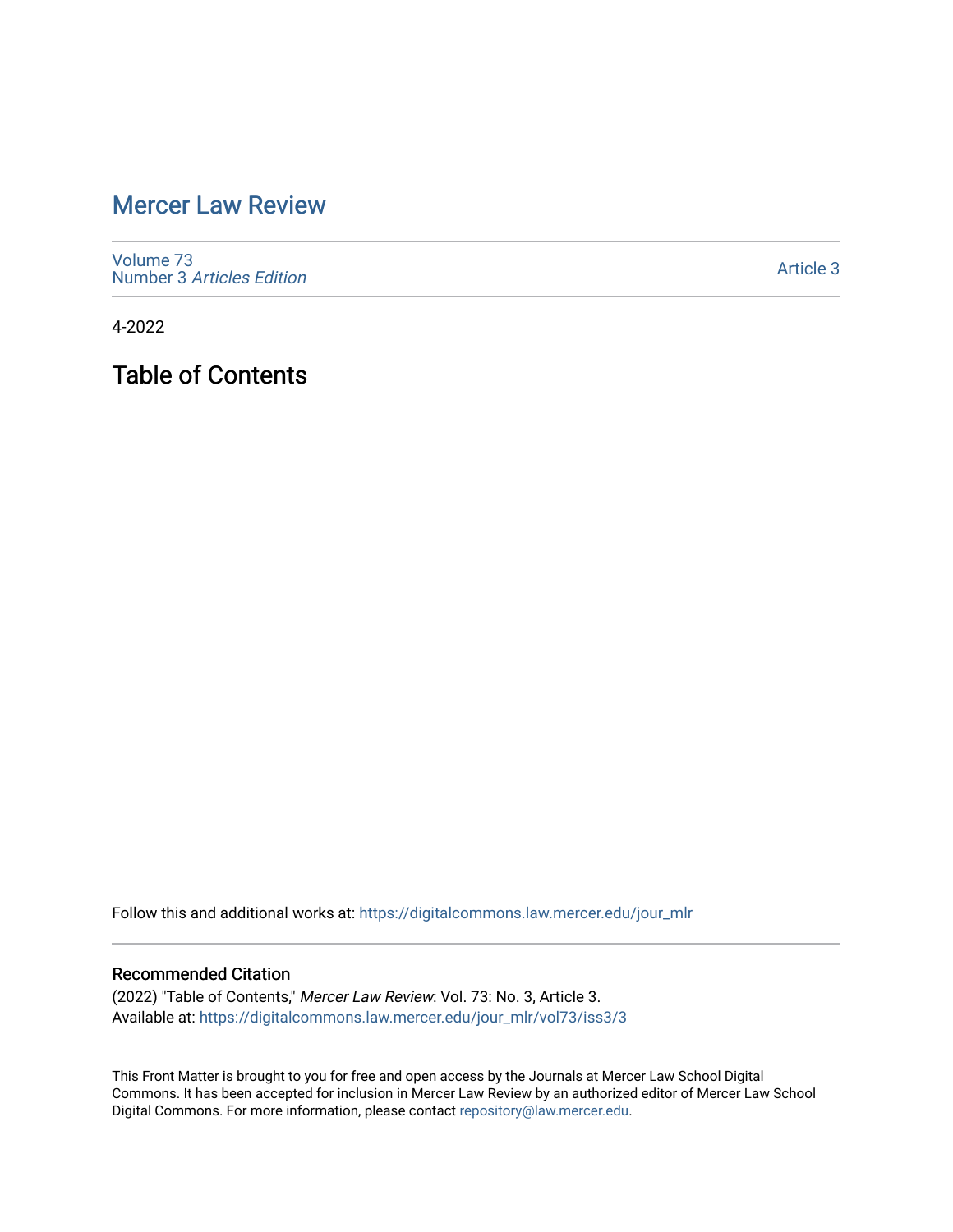# **TABLE OF CONTENTS**

### **ARTICLES EDITION**

*Mercer Law Review Alumni Edition* 

### **Articles**

| A Felicitous Meme: The Eleventh<br>Circuit Solves the <i>Preiser</i> Puzzle?                                                        | Lisa N. Beckmann<br>Arthur O. Brown                                                    | 763 |
|-------------------------------------------------------------------------------------------------------------------------------------|----------------------------------------------------------------------------------------|-----|
| Click It or Ticket, But Don't Admit<br>It? How Unrestrained Drivers and<br>Passengers Take Us for a Ride                            | E.R. Wright                                                                            | 801 |
| <b>Fostering Equity and Accountability</b><br>in Georgia's Criminal Legal System<br>Through Conviction Integrity Reforms            | E. Addison Gantt<br>Meagan R. Hurley                                                   | 821 |
| From <i>Bostock</i> to <i>Adams</i> : Following<br>the Expansion of Rights for<br>Transgender Students in Public<br>School Settings | William A. White<br>M. Chase Collum                                                    | 859 |
| How Class Action Fees Work in<br>the Eleventh Circuit                                                                               | Jeffrey G. Casurella                                                                   | 879 |
| It Takes a Village to Provide Quality<br>Food for Our Pets                                                                          | Diantha V. Ellis                                                                       | 909 |
| Navigating a Potentially Changing<br>Landscape in Child Welfare<br><b>Appellate Review</b>                                          | The Hon. Carolyn<br>Altman<br>The Hon. Robert<br>Rodatus<br>The Hon. Amanda<br>Trimble | 945 |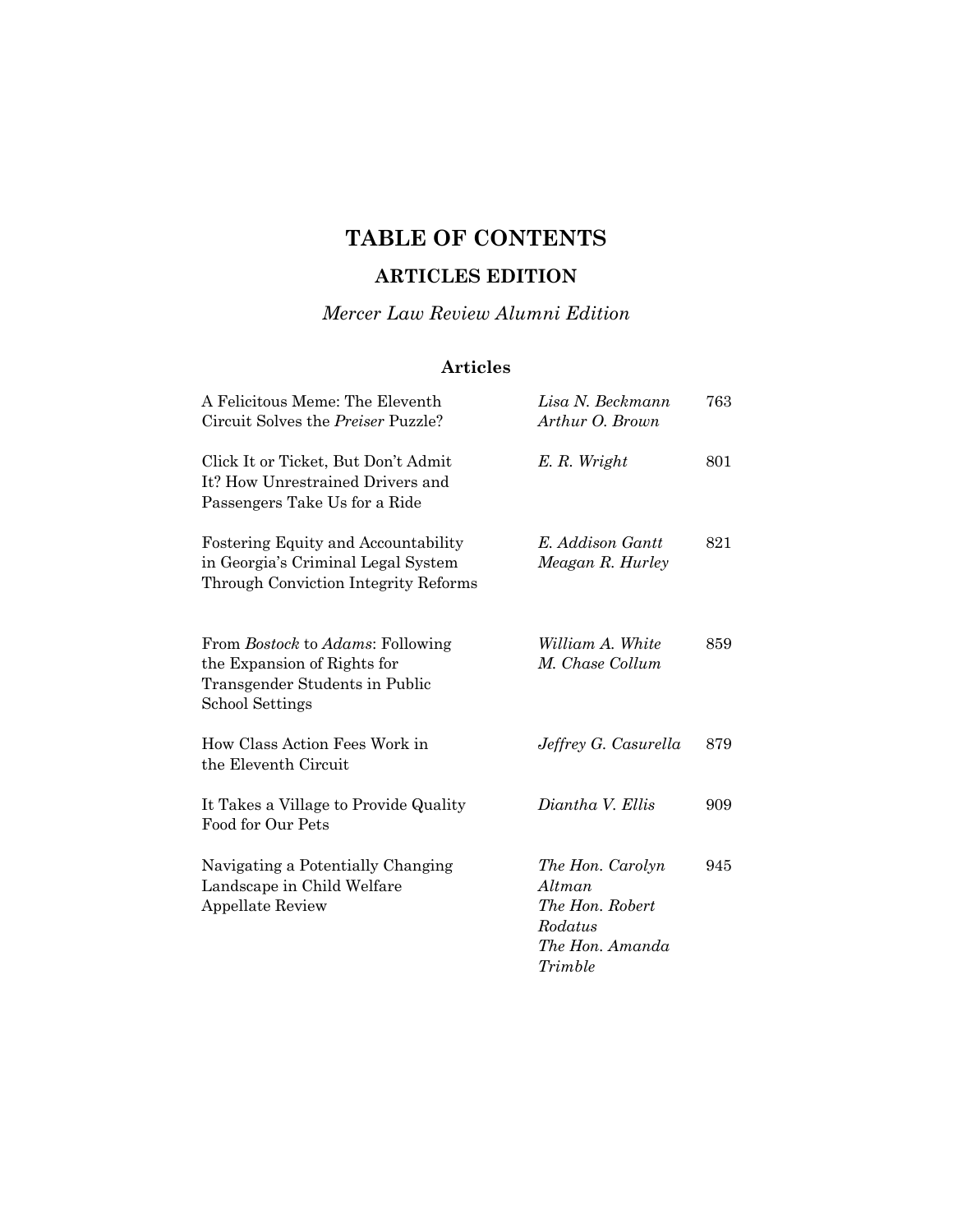| Service by Publication: A<br>Modern Alternative                                                       | Darrell L. Sutton<br>Samuel M. Lyon                           | 965 |
|-------------------------------------------------------------------------------------------------------|---------------------------------------------------------------|-----|
| The Door Opens Wider: The<br>Rights of Non-Biological Parents<br>to Claim Custody Just Expanded       | James J. McGinnis<br>Charles V. Crowe<br>Andrew B. McClintock | 983 |
| The Generational Squeeze: A<br>Commentary on Multi-Generational<br>Special Needs and Benefit Planning | Christopher Wages                                             | 997 |

### **Comments**

in Georgia

| The Party Respectfully Requests A         | Michael Downing | 1011 |
|-------------------------------------------|-----------------|------|
| Jury Trial On All Issues So Triable:      |                 |      |
| What issues are triable to a jury and     |                 |      |
| what issues should be triable to a        |                 |      |
| jury? A comment on the right to a         |                 |      |
| jury trial, with a focus on civil trials, |                 |      |
| and when the right exists.                |                 |      |

#### **Casenotes**

| Family Feuds and Circuit Splits: A       | William Wheeler        | 1043 |
|------------------------------------------|------------------------|------|
| Clash Between Corporate Cousins          |                        |      |
| Causes the Eleventh Circuit to           |                        |      |
| Revisit the "Long-Lost" <i>Buford</i>    |                        |      |
| Abstention Doctrine                      |                        |      |
| Not So Special! Georgia Court of         | Samantha Thompson 1059 |      |
| Appeals Clarifies Special                |                        |      |
| Circumstance and Special Mission         |                        |      |
| <b>Exceptions to Vicarious Liability</b> |                        |      |
|                                          |                        |      |